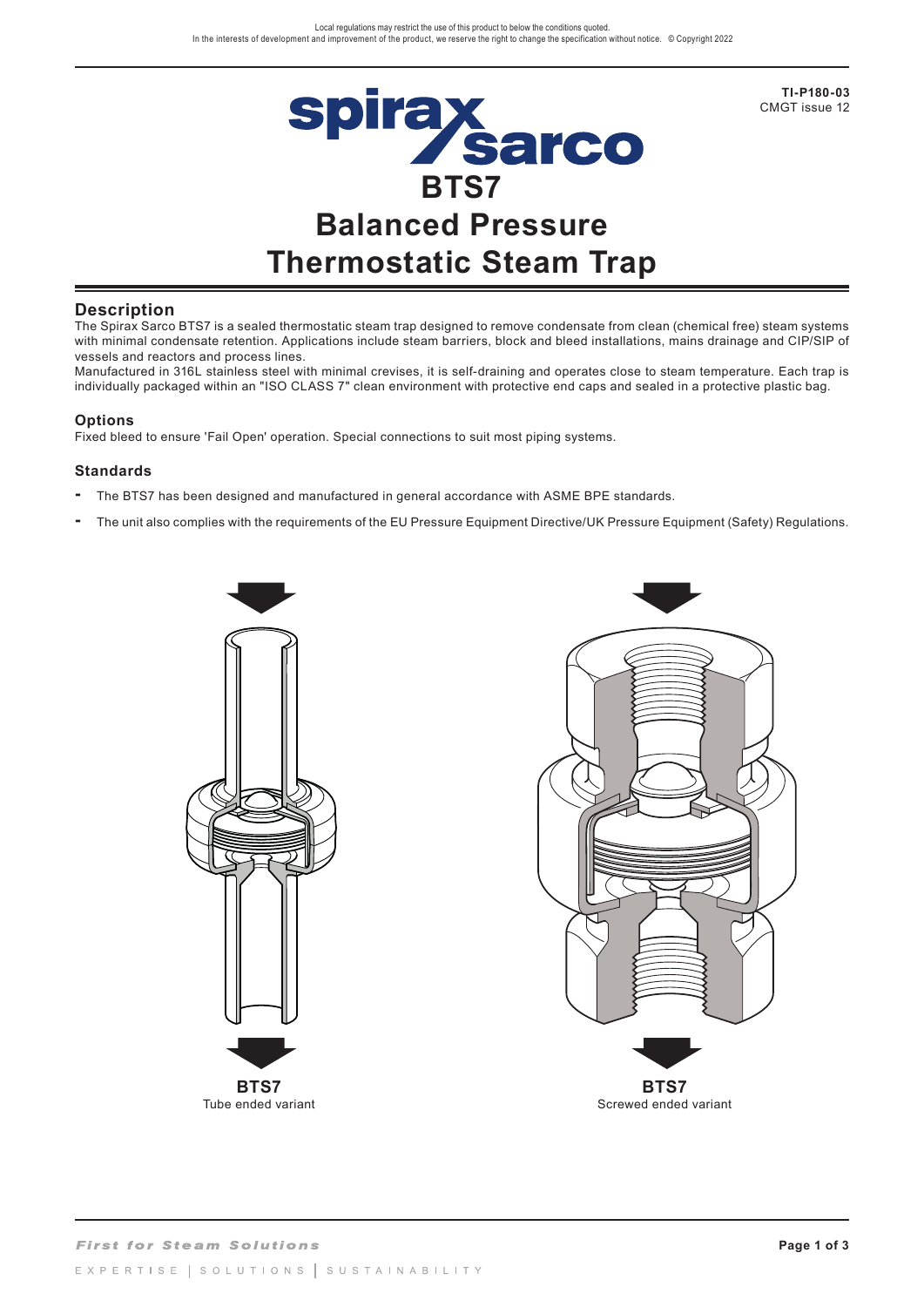#### **Certification**

This product is available with the following certification:

- Certificate of Compliance for FDA and ADI Free Statement F.O.C
- TSE-BSE Statement F.O.C.
- Declaration of Conformity BS EN ISO 14644-1:2015 Class 7 Clean Room F.O.C.
- Typical Test Report F.O.C.

**Note:** All certification/inspection requirements must be stated at the time of order placement, and may be subject to additional cost as detailed above.

## **Sizes and pipe connections**

| <b>Tube Ended</b><br><b>Variants</b>              | <b>Standard</b>  | <b>Issue</b> | Type       | <b>Sizes</b>    |                 |               |                 |    |
|---------------------------------------------------|------------------|--------------|------------|-----------------|-----------------|---------------|-----------------|----|
|                                                   | Imperial O/D     |              | 16swg wall |                 |                 | $\frac{1}{2}$ | $\frac{3}{4}$ " | 1" |
|                                                   | <b>DIN 11850</b> |              | Series 1   |                 | <b>DN10</b>     | <b>DN15</b>   |                 |    |
|                                                   | <b>ISO 1127</b>  |              | Series 1   | DN <sub>8</sub> | <b>DN10</b>     | <b>DN15</b>   |                 |    |
|                                                   |                  |              |            |                 |                 |               |                 |    |
| <b>Screwed</b><br><b>Ended</b><br><b>Variants</b> | <b>Standard</b>  | <b>Issue</b> | Type       | <b>Sizes</b>    |                 |               |                 |    |
|                                                   | <b>BSP</b>       |              |            |                 | $\frac{1}{4}$ " | $\frac{1}{2}$ | $\frac{3}{4}$ " | 1" |
|                                                   | <b>NPT</b>       |              |            |                 | $\frac{1}{4}$   | $\frac{1}{2}$ | $\frac{3}{4}$ " | 4" |

# **Pressure/temperature limits**



The product should not be used in this region as damage to the internals may occur.

|            | PN7<br>Body design conditions                           |                   |  |  |
|------------|---------------------------------------------------------|-------------------|--|--|
| <b>PMA</b> | Maximum allowable pressure                              | 7 bar g @ 170 °C  |  |  |
| TMA        | Maximum allowable temperature                           | 170 °C @ 7 bar q  |  |  |
|            | Minimum allowable temperature                           | -254 $^{\circ}$ C |  |  |
| <b>PMO</b> | Maximum operating pressure for saturated steam service  | 7 bar g @ 170 °C  |  |  |
| <b>TMO</b> | Maximum operating temperature                           | 170 °C @ 7 bar g  |  |  |
|            | Minimum operating temperature                           | 0 °C              |  |  |
|            | Designed for a maximum cold hydraulic test pressure of: | $10.5$ bar q      |  |  |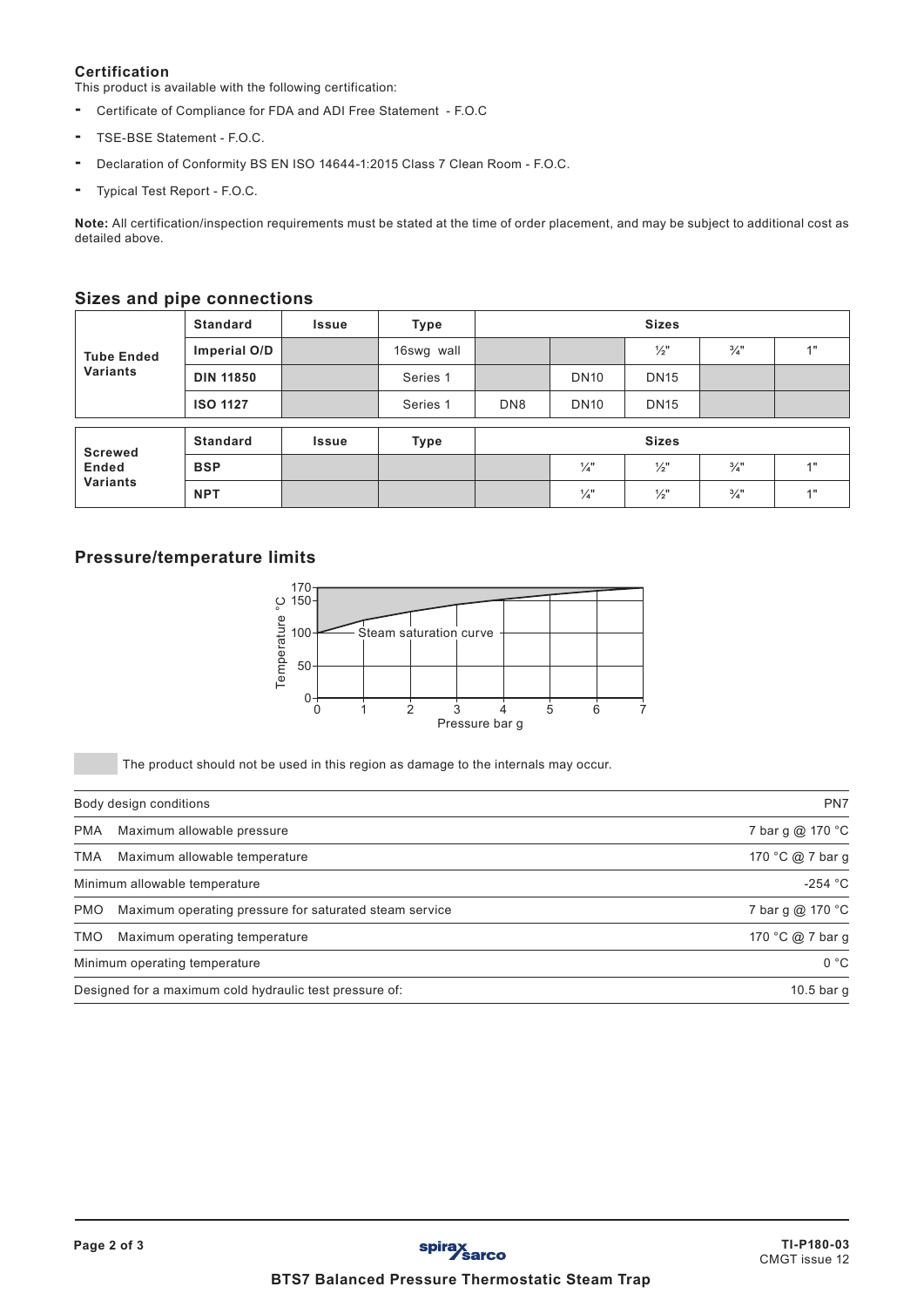## **Materials**

| No.            | Part                            | Material        |               |
|----------------|---------------------------------|-----------------|---------------|
|                | Body                            | Stainless steel | 316L (1.4404) |
| $\overline{2}$ | Capsule element Stainless steel |                 | 316L (1.4404) |





**Capacities**